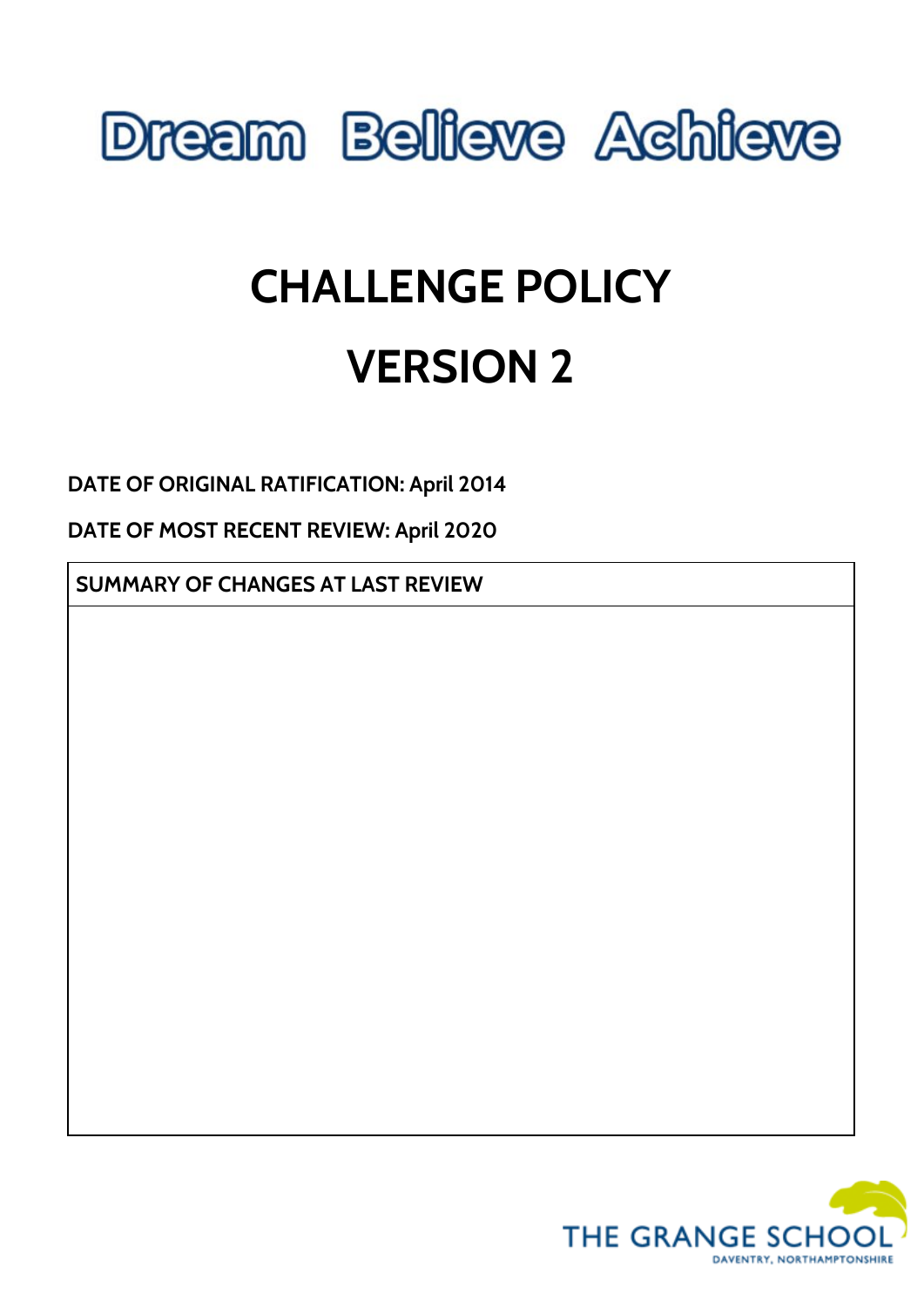

| <b>RECORD OF CONSULTATION</b> From September 2020 |                             |
|---------------------------------------------------|-----------------------------|
| <b>DATE</b>                                       | <b>CONSULTATION DETAILS</b> |
|                                                   |                             |
|                                                   |                             |
|                                                   |                             |
|                                                   |                             |
|                                                   |                             |
|                                                   |                             |
|                                                   |                             |
|                                                   |                             |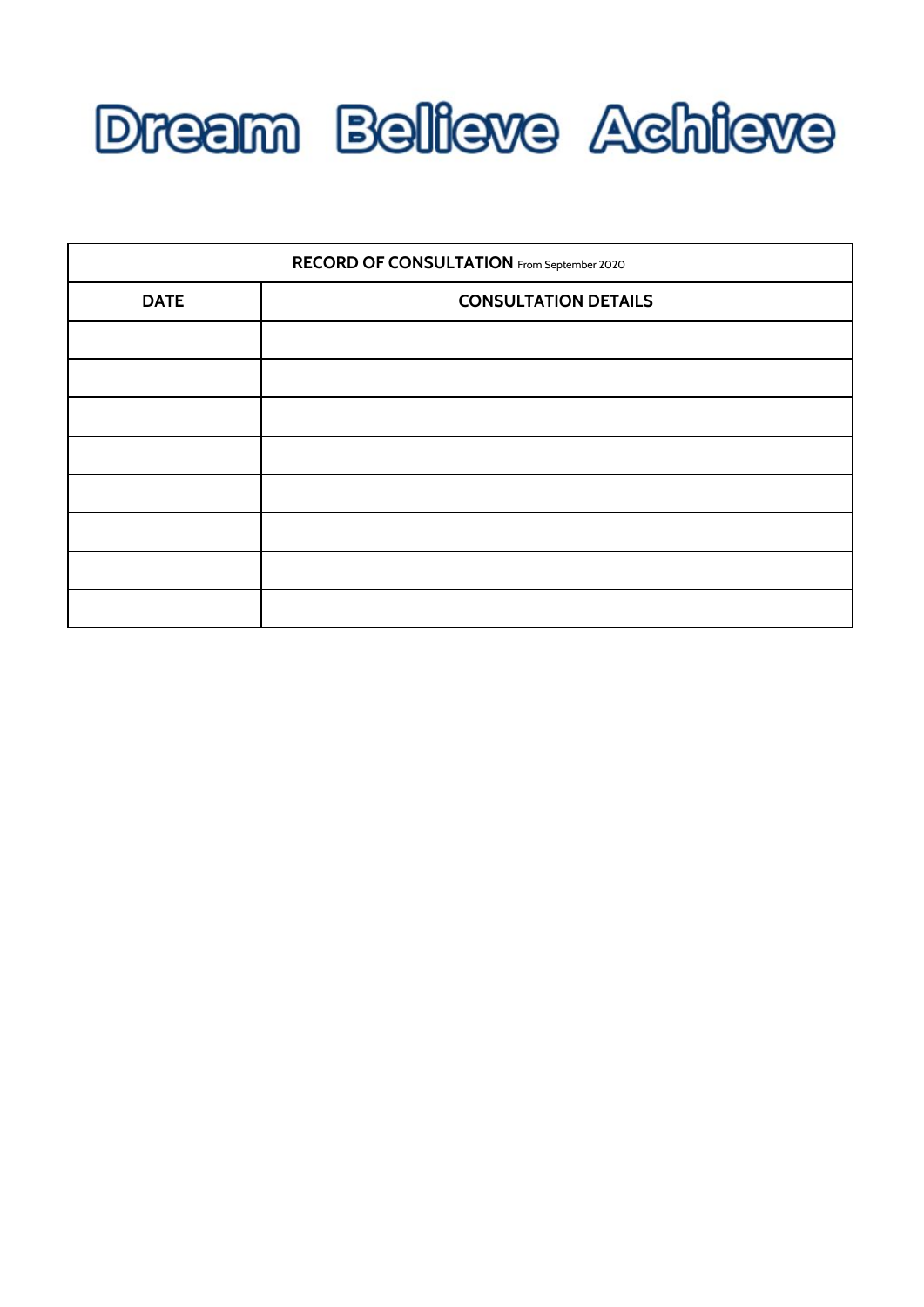#### **The Grange School CHALLENGE POLICY (incorporating our Gifted and Talented Policy)**

### **INTRODUCTION**

This policy is a statement of the entitlement of all pupils in our school to be provided with challenging learning opportunities. However, this policy also outlines our school's Gifted and Talented Policy and so, will make specific reference to Gifted, Talented and Exceptionally Able (GTEA) pupils throughout. It has been developed from reading and research, and through consultation with pupils, staff and Governors.

This policy reflects the commitment of the school to support all pupils, but especially our more able pupils. The Governors are aware of these needs and are committed to providing a budget that allows for effective provision for all pupils; especially the GTEA pupils in the school.

## **DEFINITION**

Pupils are defined as **'Gifted'** if they have a particular exceptional talent in one, or many, academic subjects.

Pupils are defined as **'Talented'** if they have a particular exceptional talent in any Creative Arts subject or Physical Education.

Pupils are defined as **'Exceptionally Able'** if they are working above the highest levels expected of their peers in any area of the curriculum.

## **OUR AIMS**

- ❖ To ensure that all pupils, and especially GTEA pupils, attain the highest levels of achievement they are capable of
- ❖ To support the abilities, personal qualities and talents of all pupils, especially GTEA pupils
	- ❖ To ensure that all children receive an education, and a curriculum, appropriate to their abilities
- ❖ To provide teaching which makes learning challenging and enjoyable, beyond the high levels of challenge provided for all pupils
- ❖ To ensure that staff employ higher order thinking and questioning skills
- ❖ To ensure the effective recognition of potential in all pupils
- ❖ To recognise any under-achievement and to seek to remove it
- ❖ To stimulate pupils through extra-curricular activities and through curriculum enrichment
- ❖ To ensure that the curriculum constantly evolves in order to meet the needs of all pupils in our school

#### **RECOGNITION**

In our school, pupil performance is rigorously assessed, monitored and tracked. Pupils are assessed using a variety of methods, as outlined in our Assessment Policy. These assessments will aid the recognition of pupils with exceptional ability, and those who may be underachieving. In addition the following methods will be used:

- ❖ teacher observation and assessment
- ❖ analysis of learning behaviours; especially those characteristics that are typical of GTEA pupils
- ❖ background knowledge
- ❖ the expertise of the co-ordinator and Senior Leadership team in supporting the judgement of the teacher
	- ❖ peer nomination
	- ❖ parent nomination
	- ❖ pupil voice

No one single method can be entirely accurate and so, a variety of identification methods will always be used.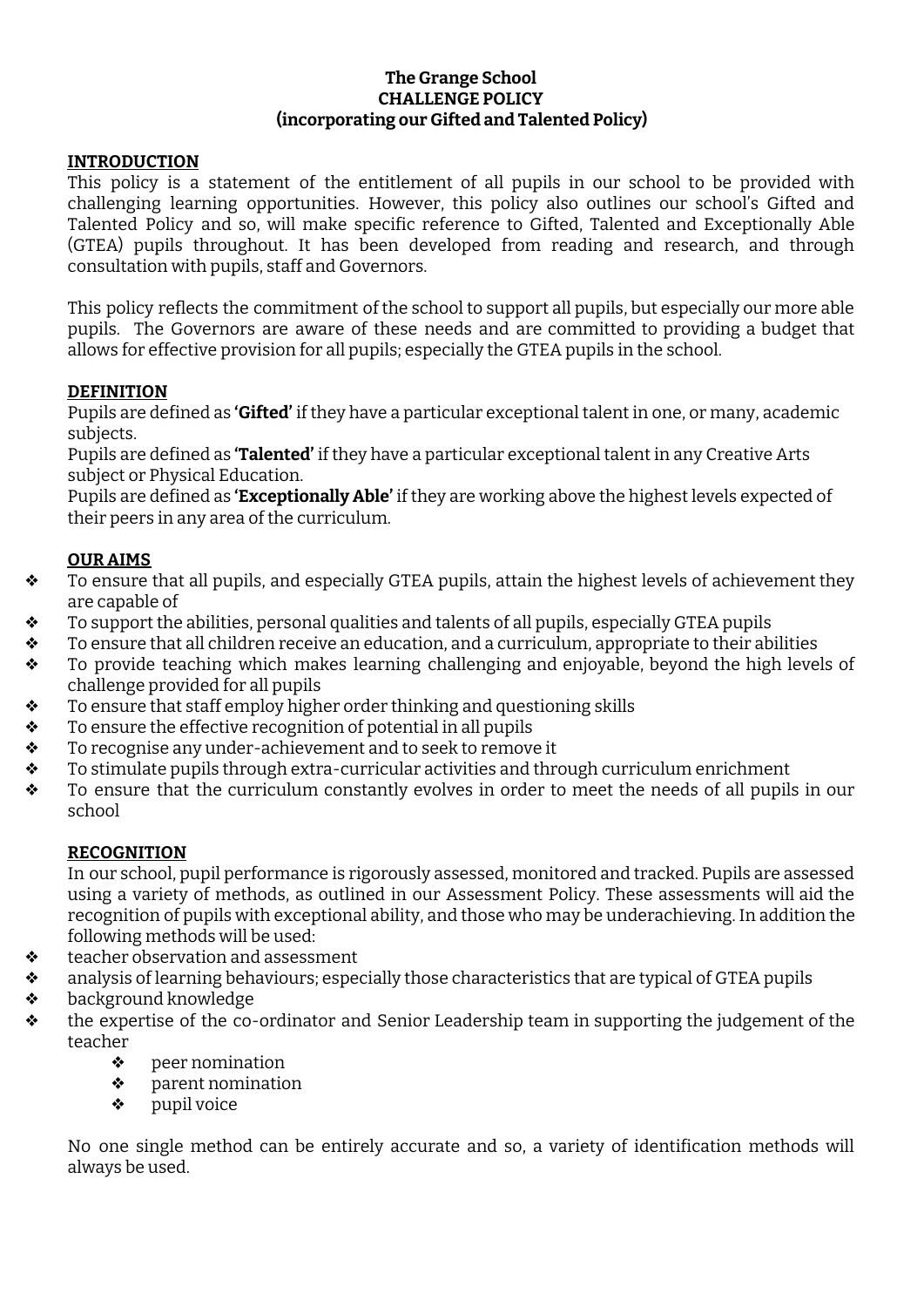# **ORGANISATION OF PROVISION**

All pupils are entitled to a challenging curriculum and because of this, it should rarely be necessary to meet the needs of GTEA pupils outside of their normal classroom environment. Acceleration is not recommended as a matter of course, because there may be social difficulties through differences in levels of maturity. It should always be possible to address the needs of GTEA pupils within the appropriate year group and it is the responsibility of class teachers to ensure that this happens. However, there may be times when it will be appropriate for pupils to work with older children, through specific curriculum projects and through visits to secondary schools. Mentoring is a valid means of supporting GTEA pupils, and the school will provide mentoring for any GTEA pupils that it is deemed require it. The school will provide mentors from both adults and other GTEA pupils within the school. The school particularly values pupil voice and opportunities for GTEA, and under-achieving, pupils to talk about their experiences and feelings are ensured.

# **CLASSWORK**

Enrichment/extension work is provided by all teachers in all classes as part of normal differentiated provision. Teachers do not always simply move pupils onto a higher concept/skill, but plan opportunities for pupils to investigate concepts in more depth. It is crucial that all pupils are given opportunities to apply learned skills at regular intervals. These opportunities are always shown on planning documents.

Although pupils work in mixed-ability groupings as a matter of course in our school, it is important that GTEA pupils are sometimes given the opportunity to work with others of like ability. However the pupils are organised within a classroom, teachers should provide open-ended activities; especially those requiring higher order thinking skills. All pupils need to be challenged; and this is especially true of GTEA pupils. The role of the teacher is vital in challenging the thinking of the all pupils; especially GTEA pupils. Teachers employ Bloom's Taxonomy to ensure that a wide-range of thinking skills is employed by pupils. Teacher questioning is vital in ensuring challenge and Bloom's Taxonomy Question Stems ensure that teachers ask high-quality questions, designed to challenge pupils.

# **EXTRA-CURRICULAR ACTIVITIES**

These are highly valued for all pupils and include:

- Club activities curriculum subjects, plus a range of activities to support those children with exceptional ability
- 2. Activity days
- 3. Day and residential visits
	- The use of specialists e.g. teachers from secondary schools, visiting artists and authors

# **CO-ORDINATING AND MONITORING**

The following people can support this through regular reviews:

- 1. Senior Leadership team
- 2. Inclusion Manager
- 3. Subject Leaders will support teachers in their specific curriculum areas
- 4. The PHSE Leader will help to support pastoral issues
- 5. Governor with responsibility for GTEA pupils

The Senior Leadership Team will rigorously monitor provision for challenge in the school for all pupils; with the GTEA Leader monitoring provision for GTEA pupils specifically; guiding Subject Leaders to monitor provision within their own subjects. Under-achieving pupils may be identified through these processes and programs will always be implemented to raise attainment in these pupils.

The GTEA Leader will also maintain a GTEA Register, and will monitor, track and analyse the attainment of GTEA pupils, alongside Class Teachers.

Subject Leaders will also be aware of pupils with exceptional abilities within their own subject area. The monitoring and analysis of attainment of all pupils is the responsibility of the Senior Leadership Team and Class Teachers. Under-achieving pupils may be identified through these processes and